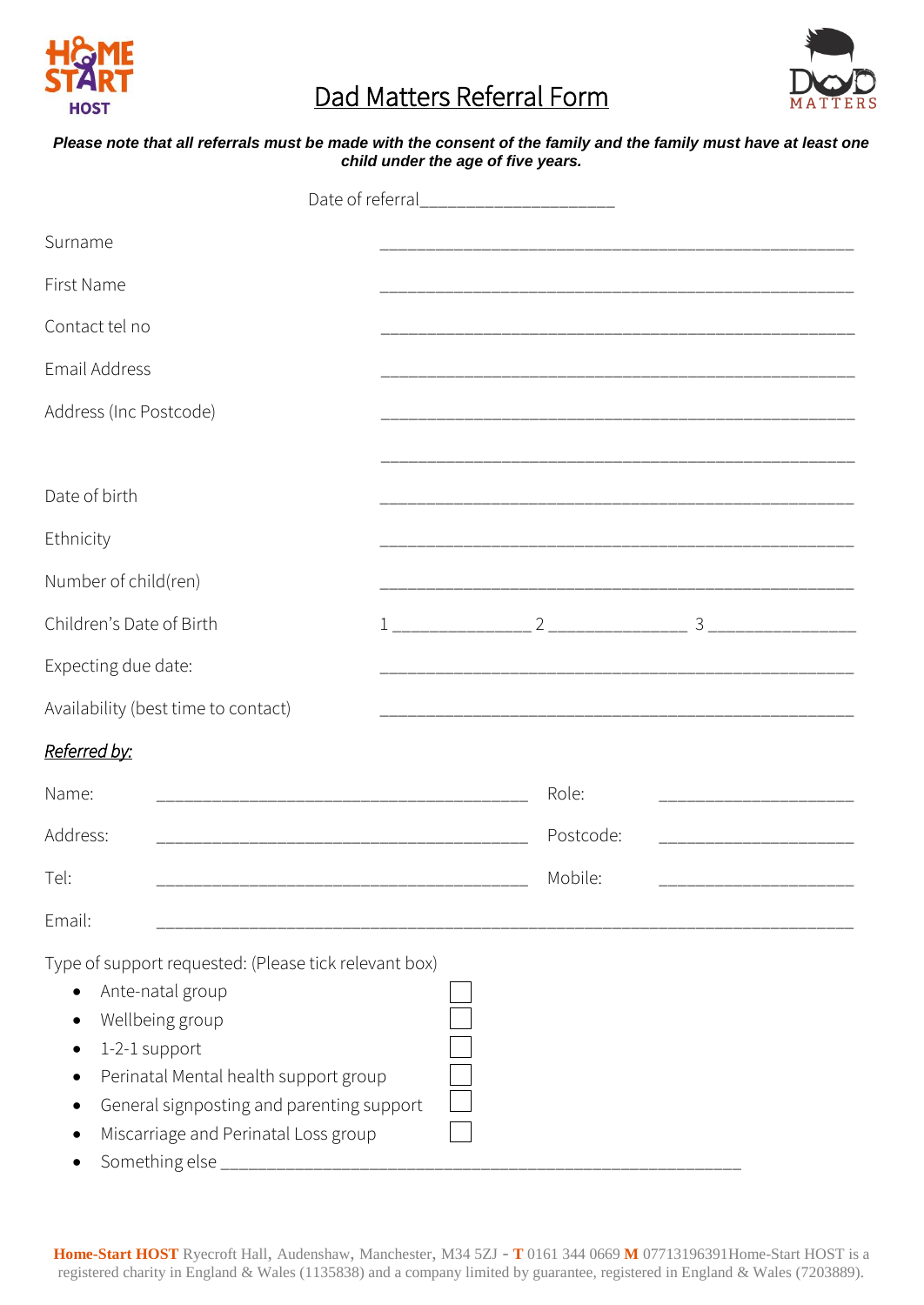



| I hope that Dad Matters will help<br>meet the following needs:                               | $\checkmark$ | Please use this box to add any more details or information<br>that might be relevant |
|----------------------------------------------------------------------------------------------|--------------|--------------------------------------------------------------------------------------|
| Develop awareness of attachment and bonding                                                  |              |                                                                                      |
| Support to access and understand local and<br>National services available to dads / partners |              |                                                                                      |
| Accessing peer support from other dads /<br>partners                                         |              |                                                                                      |
| To better understand stress and its impact upon<br>the family                                |              |                                                                                      |
| Ante-natal parenting support                                                                 |              |                                                                                      |
| Post-natal parenting support                                                                 |              |                                                                                      |
| Increased confidence in being a parent                                                       |              |                                                                                      |
| Own mental health issues                                                                     |              |                                                                                      |
| Partner's mental health issues                                                               |              |                                                                                      |
| Own general physical health issues                                                           |              |                                                                                      |
| Parents own learning needs                                                                   |              |                                                                                      |
| Coping with extra work caused by multiple birth<br>/ children under 5                        |              |                                                                                      |
| Other please state:                                                                          |              |                                                                                      |

## Please place name(s) in the box of any individual in the family affected by:

| Housing<br>nsuitable | member<br>Family<br>prison<br>$\Xi$ | Forces family | Refugee<br>seeker<br>/Asylum | employed<br>$\overline{\phantom{a}}$<br>parents<br>or more | Debt | Speech &<br>anguage<br>ISSUES | one<br>parent | Substance<br>misuse | Domestic<br>misuse | Disabilities | Young Parent<br>(under 25yrs) | anxiety<br>e.<br>Po<br>depression, | Mental Health | ᠊ᠸ<br>eavers<br>arent<br>are. |
|----------------------|-------------------------------------|---------------|------------------------------|------------------------------------------------------------|------|-------------------------------|---------------|---------------------|--------------------|--------------|-------------------------------|------------------------------------|---------------|-------------------------------|
|                      |                                     |               |                              |                                                            |      |                               |               |                     |                    |              |                               |                                    |               |                               |
|                      |                                     |               |                              |                                                            |      |                               |               |                     |                    |              |                               |                                    |               |                               |
|                      |                                     |               |                              |                                                            |      |                               |               |                     |                    |              |                               |                                    |               |                               |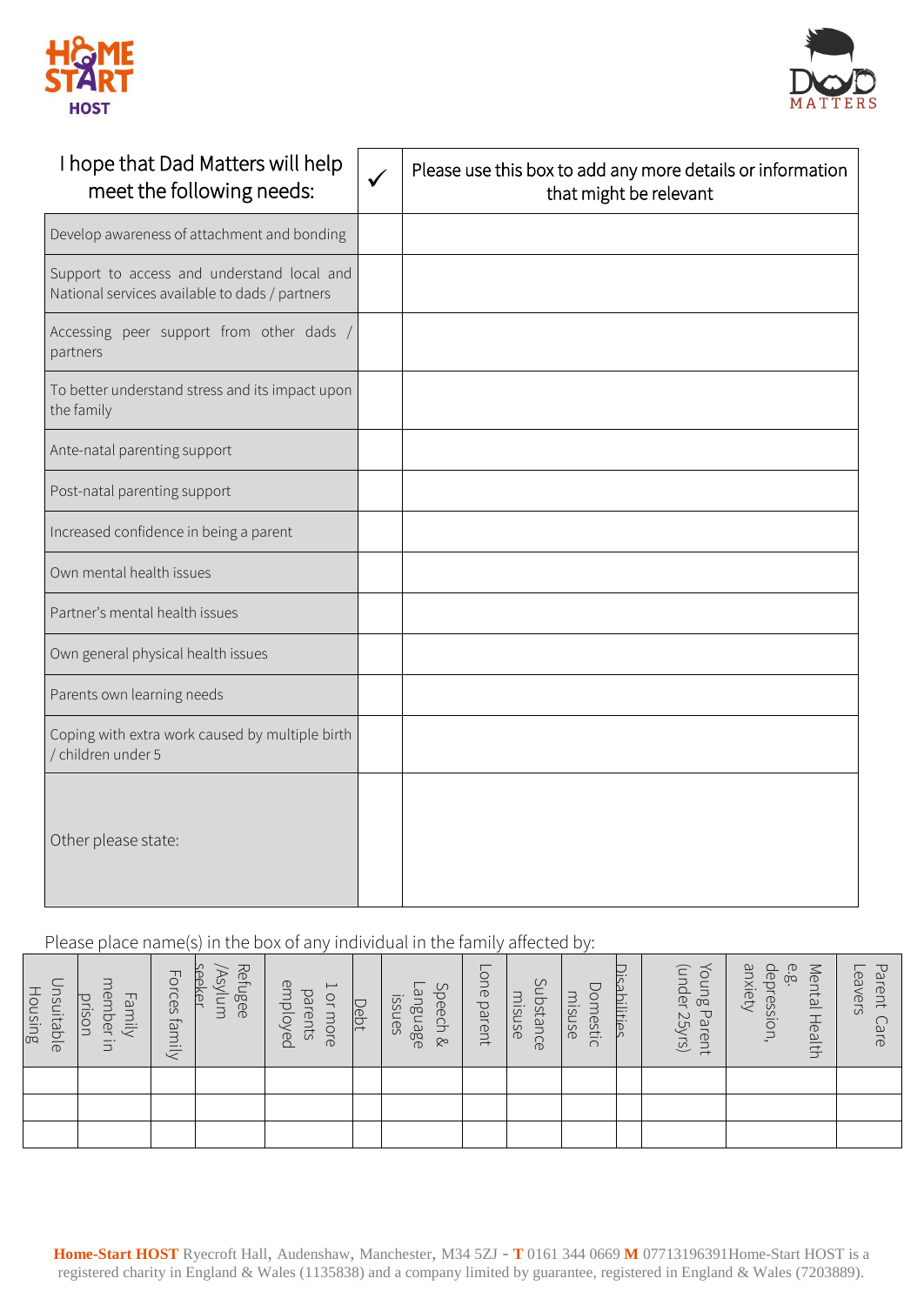



# Additional Family Information:

| Is family subject to early help/CiN/child protection    | Yes $\vert \ \vert$<br>$No$ |
|---------------------------------------------------------|-----------------------------|
| Early Help Lead Professional: _________________________ |                             |
| Other Agencies involved:                                |                             |

Other Agencies referred to:

Also, please add any background information that you think we would find useful in order to best support this referral (Continue overleaf if necessary)

Referrer's signature: \_\_\_\_\_\_\_\_\_\_\_\_\_\_\_\_\_\_\_\_\_\_\_ Date: \_\_\_\_\_\_\_\_\_\_\_\_\_\_\_\_\_\_\_

I have gained consent from the named carer(s) to make this referral. I have directed them to the privacy statement found online at [DadMatters.org.uk/privacy](http://www.dadmatters.org.uk/privacy)

This form will be held in confidence but may be shown if requested by referred person.

## Please send completed form by post to the address below or by secure egress to: [info@homestarthost.org.uk](mailto:info@homestarthost.org.uk)

Thank you for taking the time to provide this information which will help us to process the referral. We will try to respond to you within two weeks after receiving the referral to report progress. If you have any concerns about the referral process, please contact us on **0161 344 0669**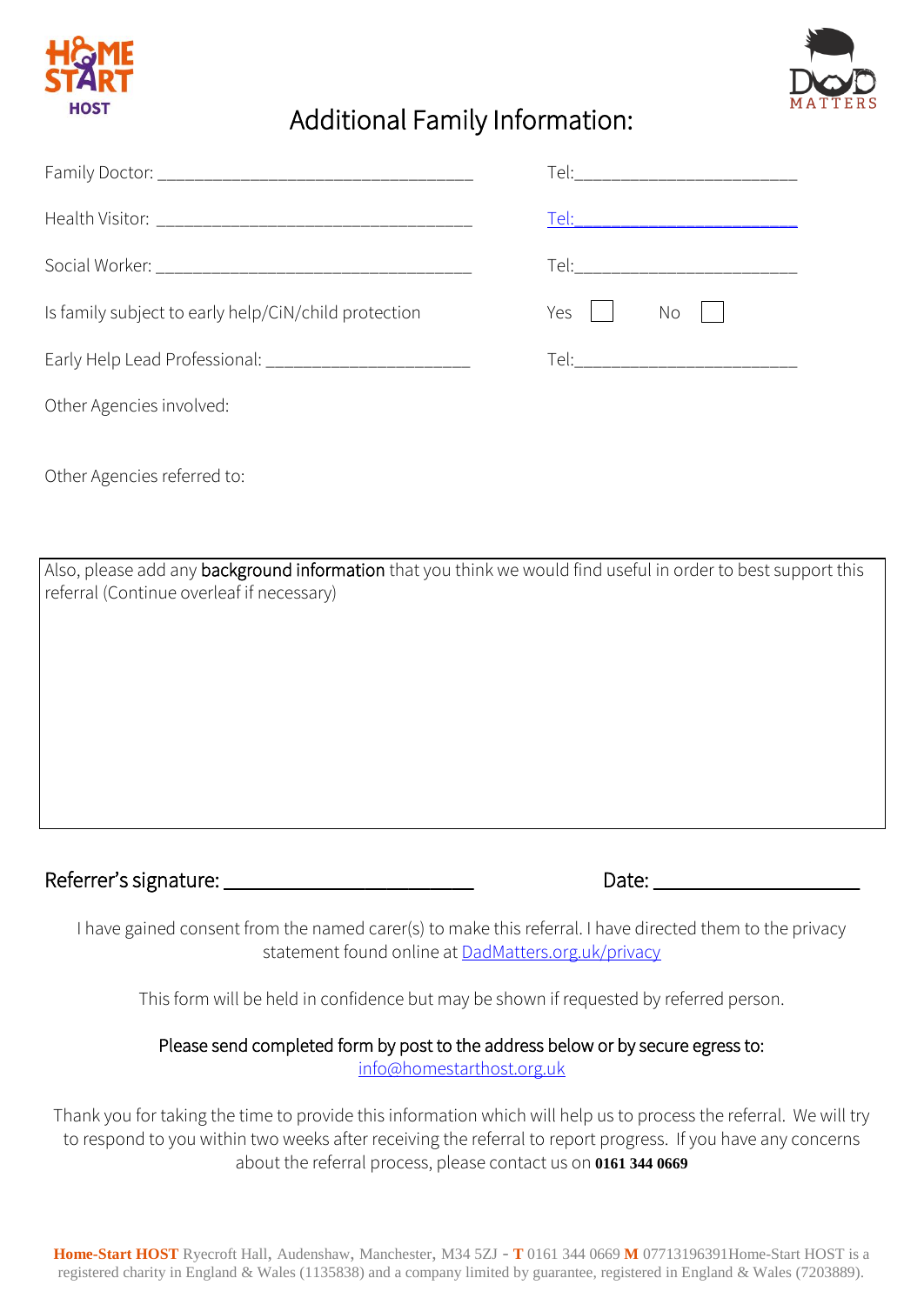



### **REFERRER'S DECLARATION / Condensed Privacy Notice**

#### **What do Home-Start do?**

Home-Start Oldham, Stockport & Tameside (HOST) offer a family support service to any family with a child under the age of 10. Supported by paid staff, our volunteers use their parenting experience to support families with whatever issues they may face whilst raising young children. Volunteers and staff visit families in their own homes and the support lasts for as long as families would like the support.

#### **What data does Home-Start collect, why, and for how long is it kept?**

Home-Start collects data about the main carer(s) and the children of the families we support. When a family is referrer to us we record the following personal information:

- The family's address and up to two contact phone numbers
- Names, genders, dates of birth and ethnicities
- Immigration statuses and disability statuses, if applicable
- For children, the details of any additional needs and any safeguarding measures in place
- The needs and difficulties the family would like support with. This might include specific details of individuals' mental and physical health, and teenage pregnancies.
- The family's use of other relevant services, such as doctors, children's centres, libraries, etc.
- Whether or not there are any health and safety concerns about visiting the family

We collect this data at the point of referral so that we can provide a tailored befriending service to a family in their own home. This includes our need to ensure a safe working environment for our staff and volunteers and to produce anonymous statistical reports, which are needed to secure funding. Data is stored for 1 year following the end of Home-Start's support, unless there were any safeguarding concerns raised, in which case it is kept for 6 years.

#### **Consent**

Home-Start processes referrals on the basis of families' consent. Accordingly, families can withdraw consent at any time by contacting HOST, although this will mean we have to end our support for them.

#### **REFERRER'S DECLARATION:**

I have spoken directly to the named main carer(s) on this referral and on the  $\frac{1}{\sqrt{2}}$  (date) I explained to them the full contents of this Privacy Notice. By signing below I declare that the main carer(s) understand what data Home-Start will be sent, and what will be done with their data once a referral is made to Home-Start. By signing below I further declare that the main carer(s) have clearly and positively consented to their and their children's data being processed in accordance with the above Privacy Notice.

Signed:  $\Box$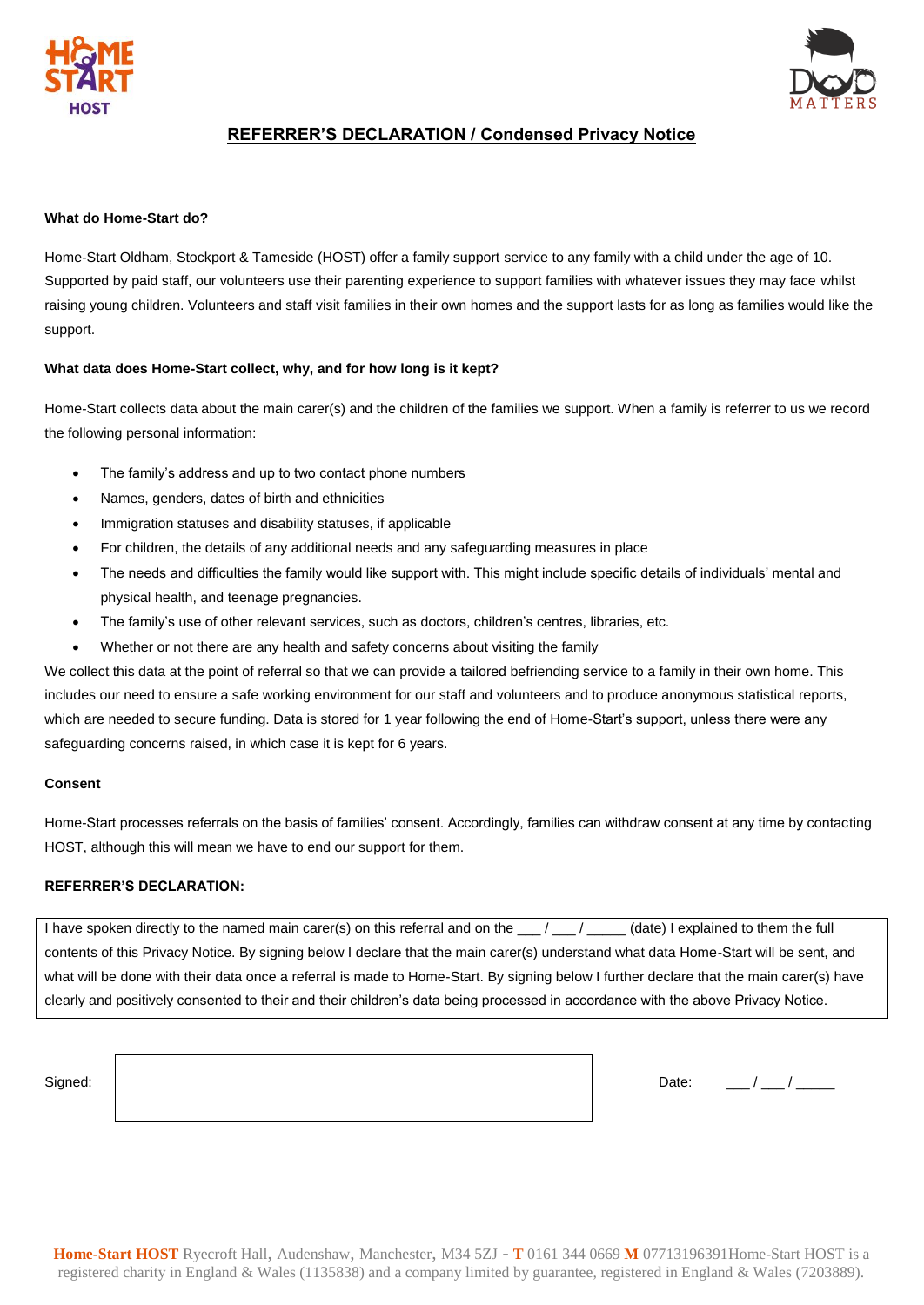

## **Monitoring Form (optional)**



To ensure Dad Matters UK and Home-Start HOST support reflects the communities we are working in, families are asked to complete the details below. This information, which will be used solely for monitoring purposes, will be treated as confidential. It will be separated on receipt of the referral form

The basic information on these forms will be transferred to a summary sheet for the purpose of retaining overall statistical information. These completed individual monitoring forms will then be destroyed.

The response to these questions will not affect the support offered in any way.

|                    | Gender Man D             |                                                                                                                                                                                              |                                                                   | Woman D |                                   |                  | Non-binary □ Prefer not to say □ |               |                           |                  |                     |
|--------------------|--------------------------|----------------------------------------------------------------------------------------------------------------------------------------------------------------------------------------------|-------------------------------------------------------------------|---------|-----------------------------------|------------------|----------------------------------|---------------|---------------------------|------------------|---------------------|
|                    |                          |                                                                                                                                                                                              |                                                                   |         |                                   |                  |                                  |               |                           |                  |                     |
|                    |                          | Are you married or in a civil partnership? Yes $\square$ No $\square$                                                                                                                        |                                                                   |         |                                   |                  |                                  |               | Prefer not to say □       |                  |                     |
| Age                | $16-24$<br>50-54 $\Box$  |                                                                                                                                                                                              | $25-29$<br>55-59 0                                                |         | $30-34$<br>$60-64$                | $35-39$<br>65+ □ |                                  | 40-44 □ 45-49 | Prefer not to say         | $\Box$<br>$\Box$ |                     |
|                    |                          | What is your ethnicity?<br>Ethnic origin is not about nationality, place of birth or citizenship. It is about the group to<br>which you perceive you belong. Please tick the appropriate box |                                                                   |         |                                   |                  |                                  |               |                           |                  |                     |
| White<br>British D | English $\square$        | Gypsy or Irish Traveller □ Prefer not to say □<br>Any other white background, please write in:                                                                                               | Welsh $\square$                                                   |         | Scottish D Northern Irish D       |                  | Irish $\Box$                     |               |                           |                  |                     |
|                    |                          | Mixed/multiple ethnic groups<br>White and Black Caribbean D<br>Any other mixed background, please write in:                                                                                  |                                                                   |         | White and Black African $\square$ |                  |                                  |               | White and Asian $\square$ |                  | Prefer not to say [ |
| Indian $\square$   |                          | Asian/Asian British<br>Any other Asian background, please write in:                                                                                                                          | Pakistani □ Bangladeshi □ Chinese □ Prefer not to say □           |         |                                   |                  |                                  |               |                           |                  |                     |
| African $\square$  |                          | Black/African/Caribbean/Black British<br>Any other Black/African/Caribbean background, please write in:                                                                                      | Caribbean D                                                       |         | Prefer not to say □               |                  |                                  |               |                           |                  |                     |
| Arab               | Other ethnic group<br>П. |                                                                                                                                                                                              | Prefer not to say $\Box$ Any other ethnic group, please write in: |         |                                   |                  |                                  |               |                           |                  |                     |

## **Do you consider yourself to have a disability or health condition?**

Yes  $\Box$  No  $\Box$  Prefer not to say  $\Box$ 

**What is the effect or impact of your disability or health condition on your ability to give your best at work?** Please write in here: